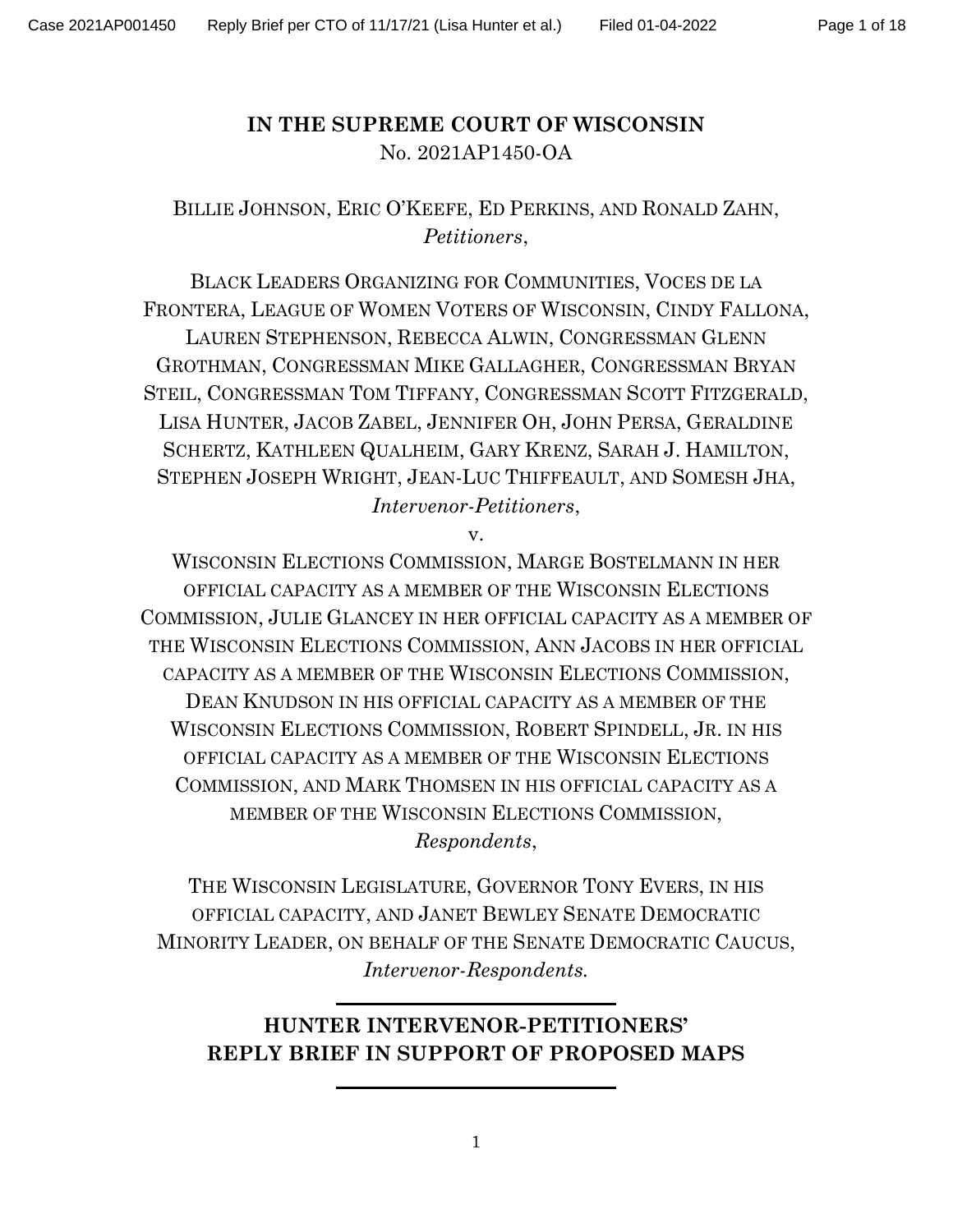Charles G. Curtis, Jr. Bar No. 1013075 PERKINS COIE LLP 33 E Main St, Ste 201 Madison, Wisconsin 53703-3095 (608) 663-7460 CCurtis@perkinscoie.com

John M. Devaney\* PERKINS COIE LLP 700 Thirteenth St., NW Washington, D.C. 20005 (202) 654-6200 JDevaney@perkinscoie.com

Christina A. Ford\* William K. Hancock\* Jacob D. Shelly\* ELIAS LAW GROUP LLP 10 G St., NE, Suite 600 Washington, D.C. 20002 (202) 968-4490 CFord@elias.law WHancock@elias.law JShelly@elias.law

Attorneys for Hunter Intervenor-Petitioners

\*Admitted Pro Hac Vice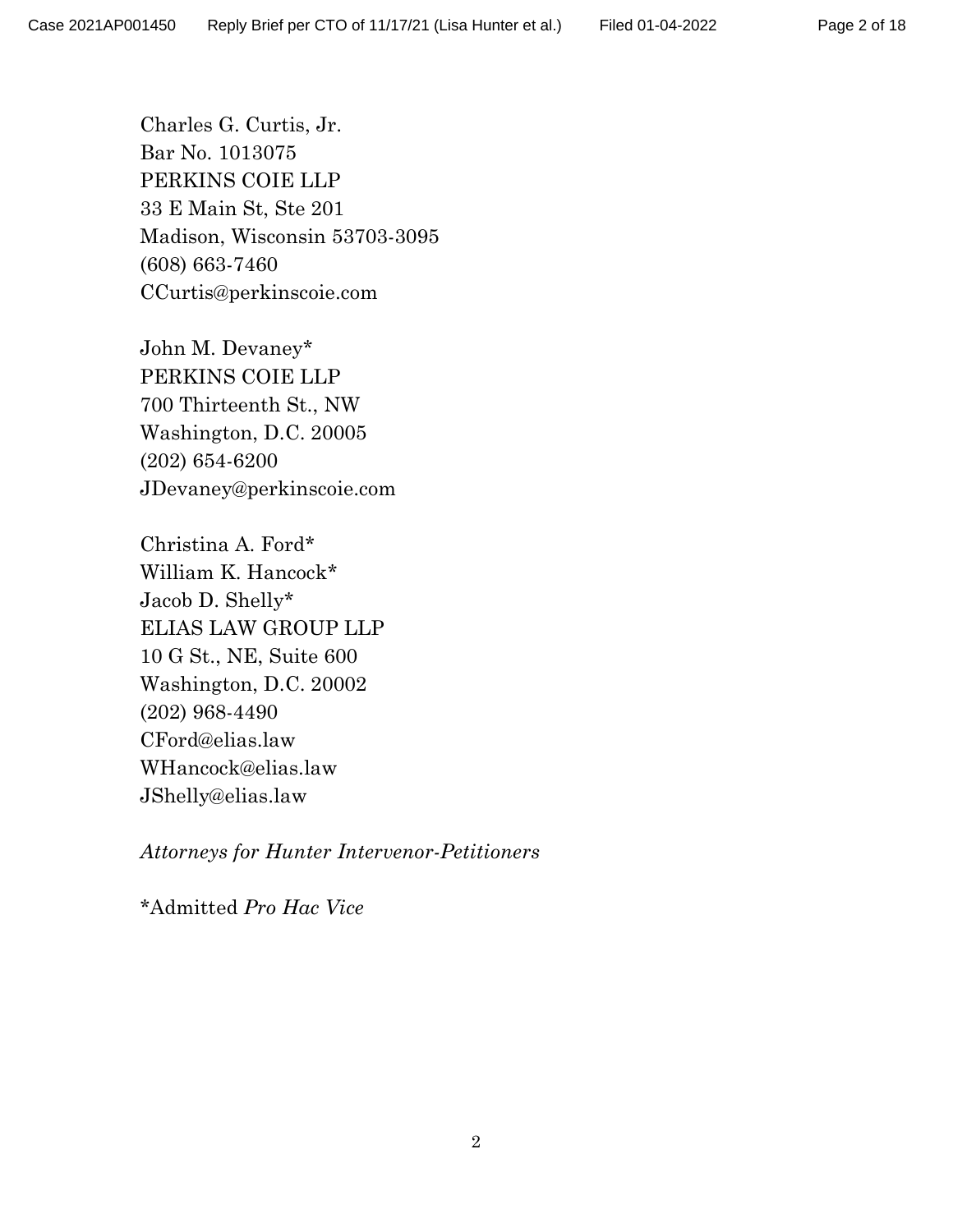#### INTRODUCTION

The Hunter Intervenors demonstrated in their response brief that the Governor's proposed congressional map adheres most closely to the Court's "least change" mandate while also complying with state and federal law and traditional redistricting principles. The Hunter congressional map is close behind, retaining nearly as much population and geography while fully satisfying all other requirements. Nothing in the other parties' response briefs alters these conclusions.

The Congressmen have no answer to the indisputable fact that their congressional map has the highest percentage of aggregate population and geographic changes among the four proposed maps. Nor can they dispute that their map splits more municipalities than the other maps.1 The Congressmen seek to mask the flaws in their timely proposed map by arguing it was publicly vetted through the legislative process while the maps of the other parties were supposedly drawn "behind closed doors." This argument is specious. First, this Court already addressed the Legislature's argument that its proposed maps deserve special status and concluded that the argument "fails because the recent legislation did not survive the political process." Nov. 30 Order, ¶ 39, n. 8. Justice Hagedorn elaborated, saying those maps are "mere proposals

<sup>&</sup>lt;sup>1</sup> The Congressmen impermissibly seek to submit a so-called "alternative" map that is, in reality, a fundamentally new map. This belated submission violates the Court's November 17 Order and should be rejected. That Procedural Order required all parties to submit maps by December 15 and thereafter only allowed motions to submit a "correction or modification" to a previously filed map. The Congressmen's "alternative map" is not a correction or modification; it is a fundamental restructuring of CDs 3 and 7, which encompass most of the western and northern parts of Wisconsin. It would be highly prejudicial to the other parties to allow this redrawn map, as the Procedural Order leaves no room for a meaningful opportunity to respond. The Hunter Intervenors will fully address this issue in their response on January 5, 2021—per the Court's order.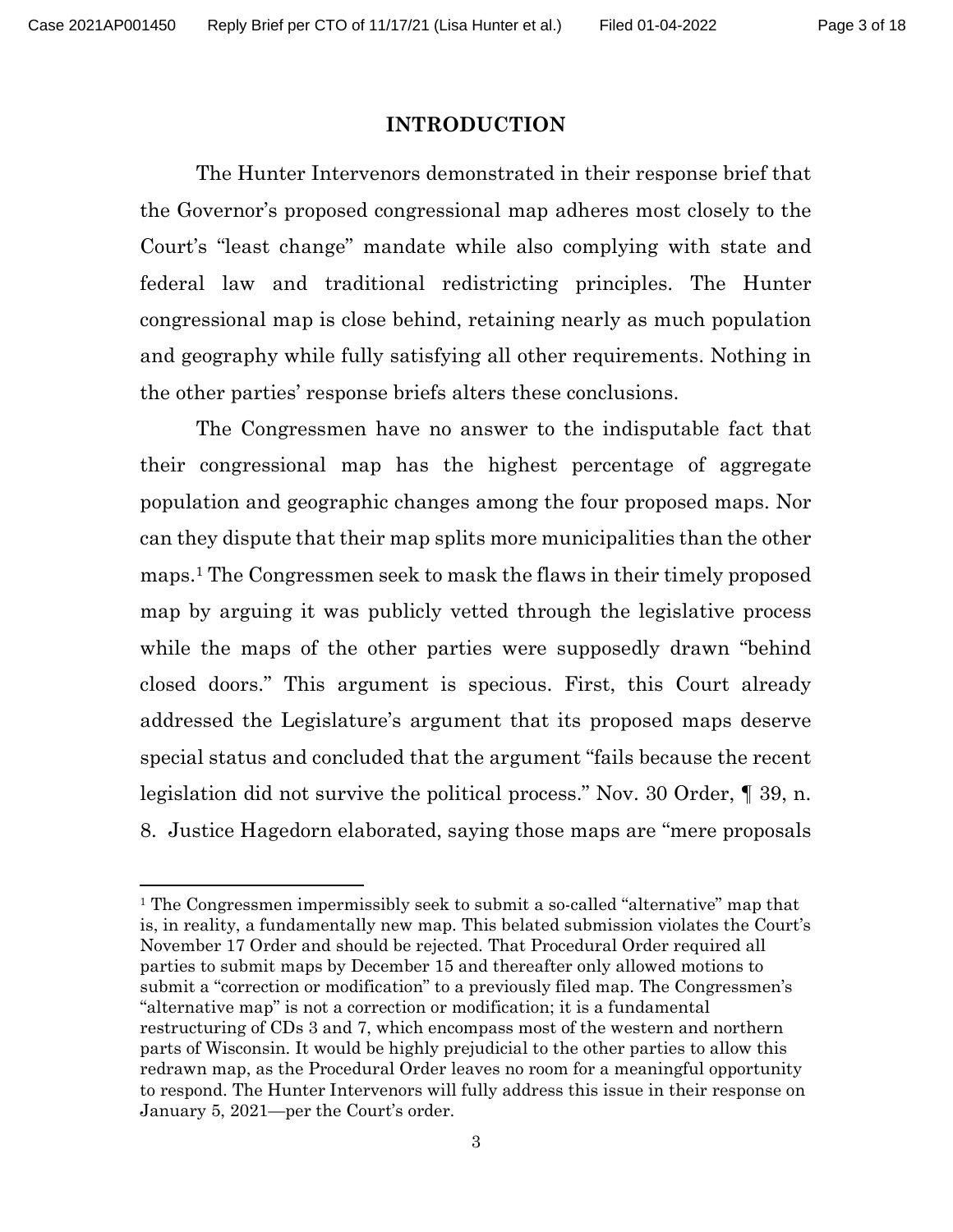deserving no special weight."  $Id. \P 86$ , n. 14. The same reasoning applies to the Congressmen's map. Second, the congressional maps the other parties submitted have hardly been hidden from public view or scrutiny. Consistent with the Court's procedures, they were publicly filed and subjected to scrutiny by all parties and experts. The Court has all the information necessary to evaluate these maps against the criteria in the November 30 Order.

Turning to the legislative maps, there also is nothing in the parties' response briefs to refute that the maps submitted by the Governor and BLOC best comply with the "least change" mandate and, critically, the Voting Rights Act ("VRA"). Those maps are essentially tied for the aggregate percentage of retained population and geography, easily exceeding the Legislature's comparable measure.

As significant, the Legislature has confirmed what was evident from its failure to create a seventh Black opportunity district in its Assembly map: the Legislature did not properly apply the VRA. Specifically, the Legislature asserts, quite remarkably, that "VRA is not a basis for departing from the Court's least-changes remedial authority." Leg. Resp. Br. at 21. But this Court has recognized that any remedial plan must comply with the VRA. Nov. 30 Order at ¶ 82, n. 4. As discussed below, Section 2 of the VRA must be applied by accounting for the shifts in Wisconsin's population since the last redistricting cycle. That requires establishing a seventh Black opportunity district in the Milwaukee area. The failure to create that district is fatal to the Legislature's maps, just as it is to the maps proposed by Senator Bewley and the Citizen Scientists.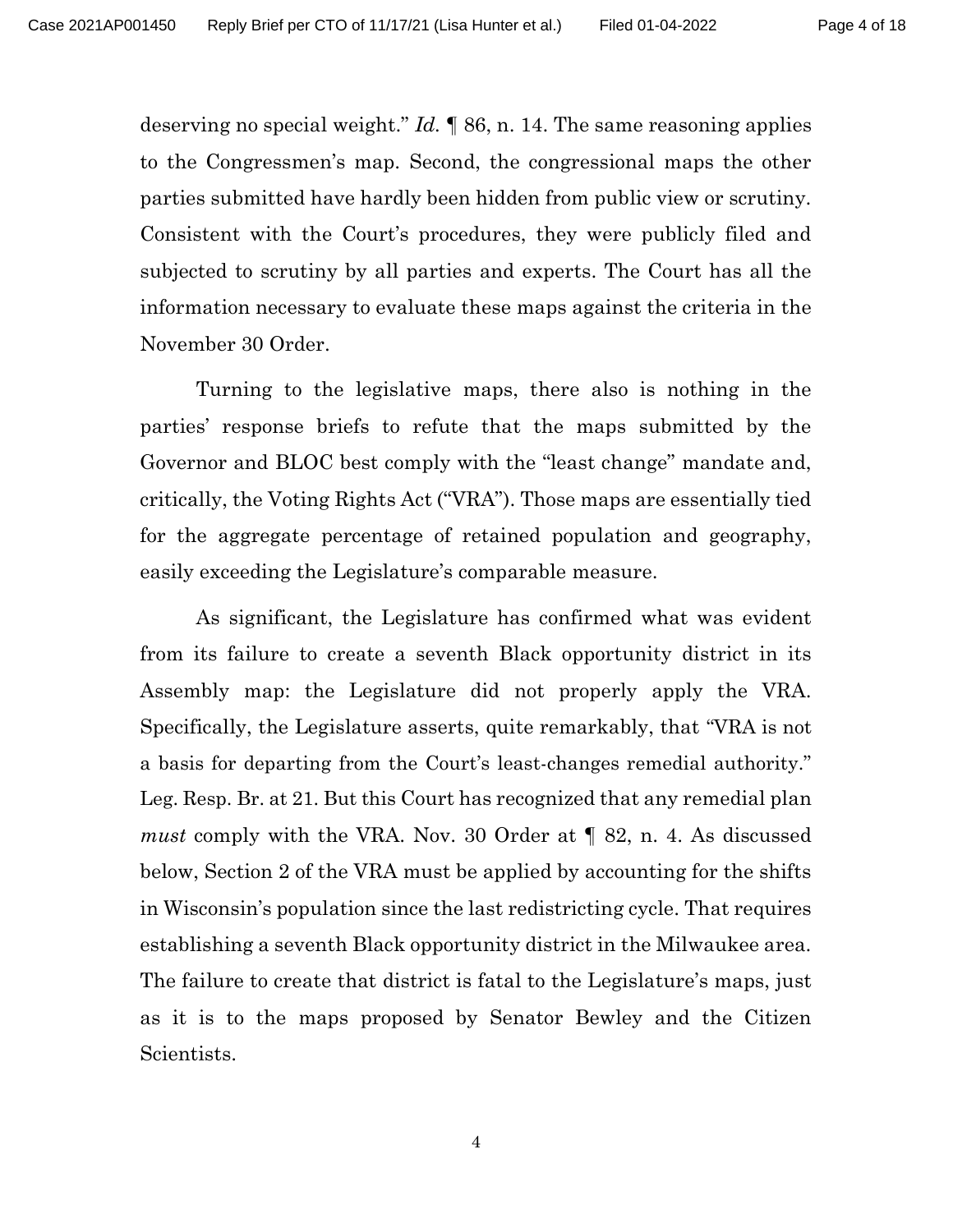The Hunter Intervenors urge adoption of the Governor's congressional map or, alternatively, the Hunter congressional map, and adoption of either the Governor's or BLOC's legislative maps.

#### ANALYSIS

#### I. The governing legal framework.

The proper framework for the analysis of the proposed maps, based upon the November 30 Order, is described in the Hunter Intervenors' response brief and does not bear repeating. However, several parties interpret that framework in ways that conflict with this Court's pronouncements, the VRA, and the Fourteenth Amendment. Their misapplication of the law underlies the flaws in their proposed maps.

First, the proposals of the Legislature and the Congressmen are not entitled to any special deference. When the parties previously briefed the proper criteria for a remedy, the Legislature argued that the maps passed by the Legislature and vetoed by the Governor should be the "presumptive remedial plans." Leg. Resp. Br. at 19, Oct. 25, 2021. This Court squarely—and rightly—rejected that argument, stating that it "fails because the recent legislation did not survive the political process." Nov. 30 Order. 1 39, n. 8. See also id. 1 86, n. 14 (J. Hagedorn).

Undeterred, the Legislature argues its "plans are ideally and most properly the remedy" if all other things are equal, and that "only the Legislature's plan is the product of policymaking by Wisconsin's elected representatives." Leg. Resp. at 20. In addition to having been refuted by the Court already, the logic actually runs the other way: the Legislature's and the Congressmen's maps are the only plans that have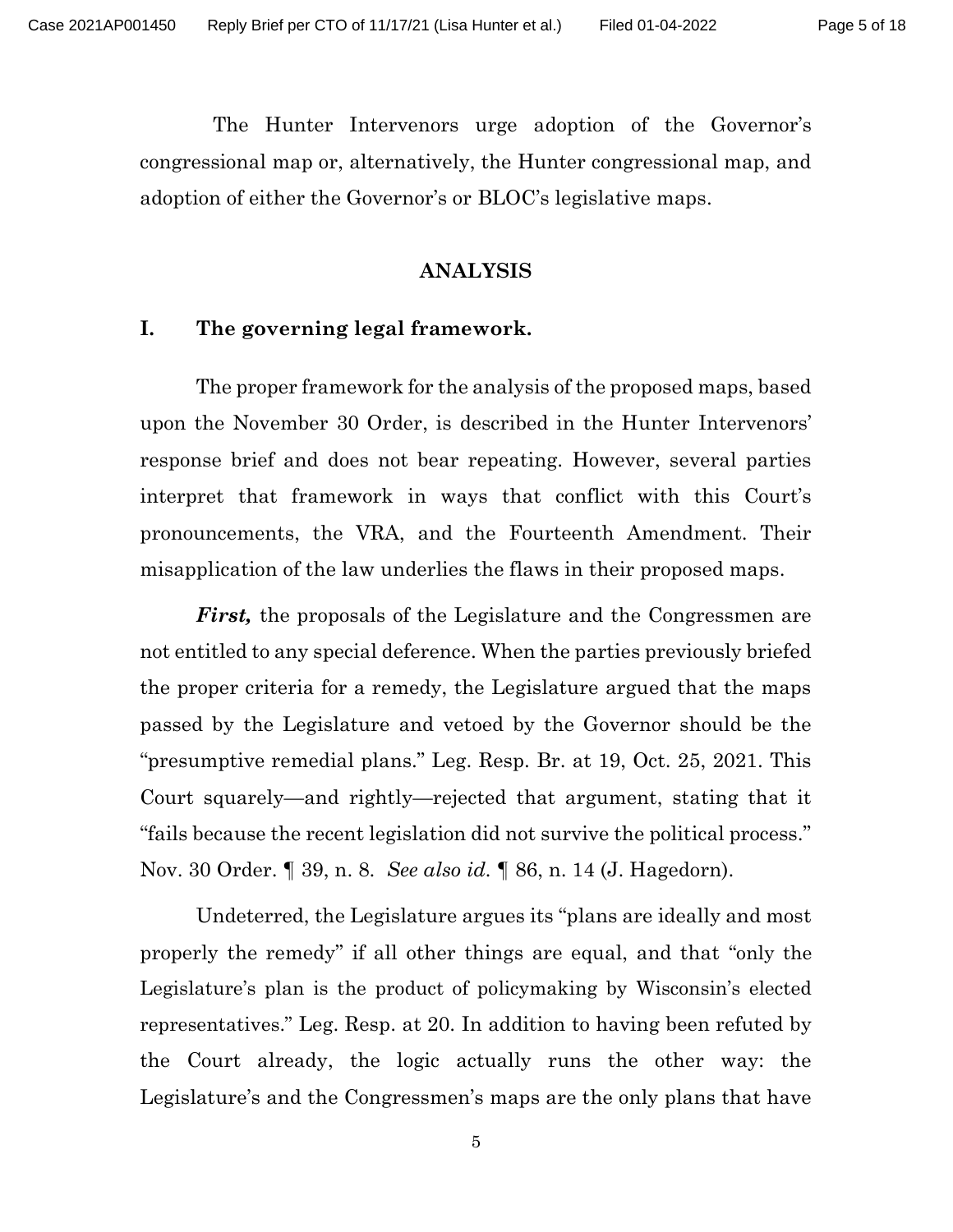been rejected by Wisconsin's elected representatives. In that sense, the Legislature's plans bear the least legitimacy because, if adopted, that would repudiate the will of Wisconsin's elected officials.

The Congressmen package this argument slightly differently, arguing that "all of the other parties who submitted their proposed remedial maps drew their maps behind closed doors—unlike the Congressmen's Proposed Remedial Map." Cong. Resp. Br. at 8. The unjustified solicitude to vetoed maps is only one of the fallacies behind this argument; it also misrepresents the map drafting and vetting process. The parties here have drafted proposed maps, revealed them with all underlying data, and subjected them to vetting via the robust judicial process of expert analysis and adversarial briefing.2 There is no basis for giving these maps second-class status against maps that were vetted *and rejected* by the legislative process.

Second, the Legislature misconstrues the significance of the VRA when it states that the "VRA is not a basis for departing from the Court's least-changes remedial authority." Leg. Resp. Br. at 21. Any remedial plan must comply with the VRA, and it cannot be seriously argued otherwise. Nov. 30 Order at ¶ 82, n. 4. This means that any map must be rejected, consistent with Section 2 of the VRA, if it disperses minority voters "into districts in which they constitute an ineffective minority of voters," or concentrates minority voters "into districts where they constitute an excessive majority." Thornburgh v. Gingles, 478 U.S. 30, 46 n.11 (1986). And, contrary to the Legislature's contention, there is

<sup>2</sup> Indeed, the only illegitimate and inappropriate remedial map would be the Congressmen's unsought Alternative Map proposal, which was drafted behind closed doors and has not been vetted by either the legislative or the judicial process.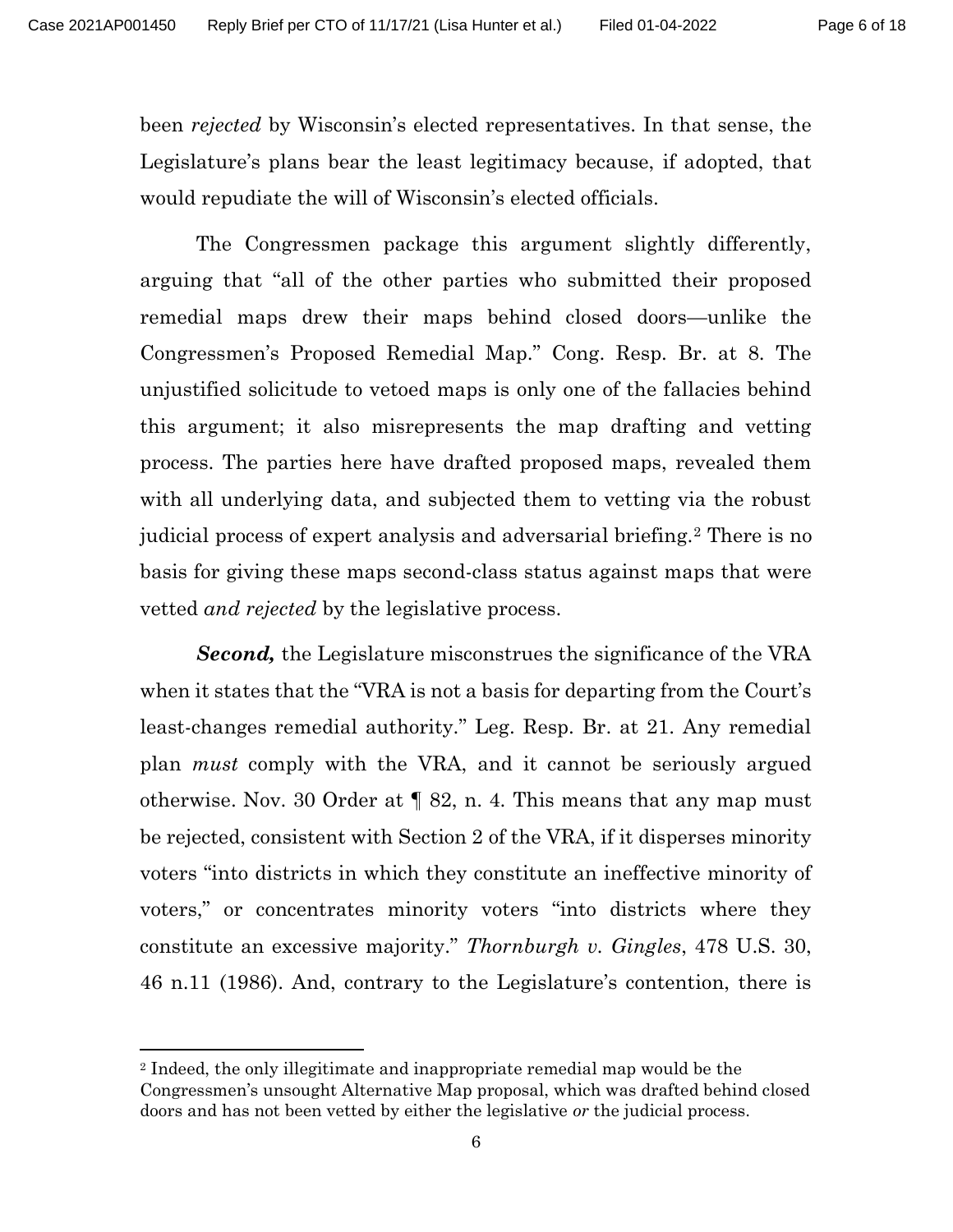nothing unconstitutional about this requirement of federal law. The U.S. Supreme Court has long recognized that VRA compliance is a compelling interest and that "race-based districting is narrowly tailored to that objective if a State had good reasons for thinking that the [VRA] demanded such steps." Cooper v. Harris, 137 S.Ct. 1455, 1469 (2017) (quotations omitted).

**Third,** several parties emphasize the value of greater population equality between districts in the legislative maps—highlighting the lower population deviations in their own maps. See, e.g., Leg. Rep. Br. at 6. All the legislative maps, however, are within 2% population deviation. That is consistent with decades of practice in Wisconsin, AFL–CIO v. *Elections Bd.*, 543 F. Supp. 630, 634 (E.D. Wis. 1982), and deviations within this range are not a reason to adopt one map over another.

Fourth, the Johnson Petitioners suggest that the Court can "easily and rapidly compare maps" using their scorecard method. Johnson Ltr. at 1. However, the complex task of redistricting cannot reliably be simplified through use of singular metrics. Moreover, the Johnson Petitioners' supposedly objective scorecard, prepared by someone who recently was a redistricting expert for the Legislature, reveals arbitrary application and bias. For example, the Johnson Petitioners claim the congressional maps of the Congressmen and Governor "score relatively close with respect to least-changes"—even though the Congressmen's map moves nearly 60,000 more people. However, they describe the Hunter Intervenor's map as moving "noticeably more people," even though it moves less than 25,000 more people than the Congressmen. These oversimplified metrics with biased

7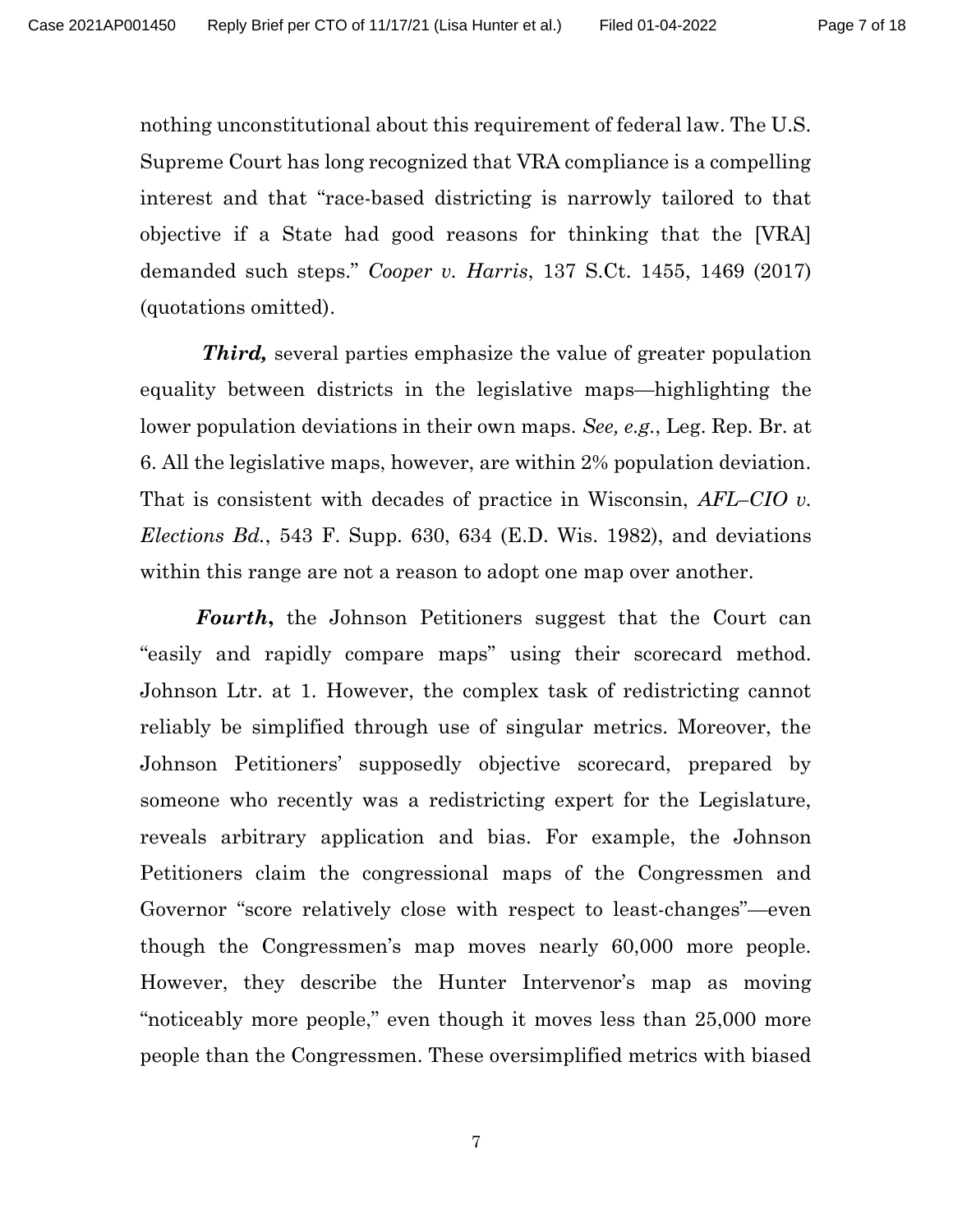and arbitrary cut-offs are simply not a reasoned basis for a court to redistrict a state.

## II. Only the Governor's and the Hunter Intervenors' congressional maps comply with the Court's criteria.

The Court need consider only three questions in selecting a congressional map. First, does the map equalize population according to constitutional standards? Second, does it follow the least-change approach? Third, does it serve traditional districting criteria? The maps that fare best under these criteria are the Governor's, followed by the Hunter Intervenors'.

All four congressional proposals equalize Wisconsin's population across congressional districts. See, e.g., Johnson Letter Resp. at 10; Congressmen Resp. Br. at 12.3 However, there are notable differences among the proposals in their adherence to "least-change" and traditional districting criteria.

## A. Only the maps proposed by the Governor and the Hunter Intervenors follow the least-change approach.

Assessing compliance with least-change requires considering both top-line measures of overall change and examining specific changes to districts. As to the former, the critical metrics are the number of people moved, the percentage of people who remain in their district, and the percentage of geography that remains in its district. All three measures reveal the Governor's map leads in least-change and is plainly superior.

<sup>&</sup>lt;sup>3</sup> The Citizen Scientists are the only party to question another proposals' population equality, complaining that the Hunter Intervenors' map and the Governor's map deviate by one additional person. However, the Citizen Scientists cannot explain nor can they identify a single case explaining—why an additional 0.000136% deviation is legally relevant.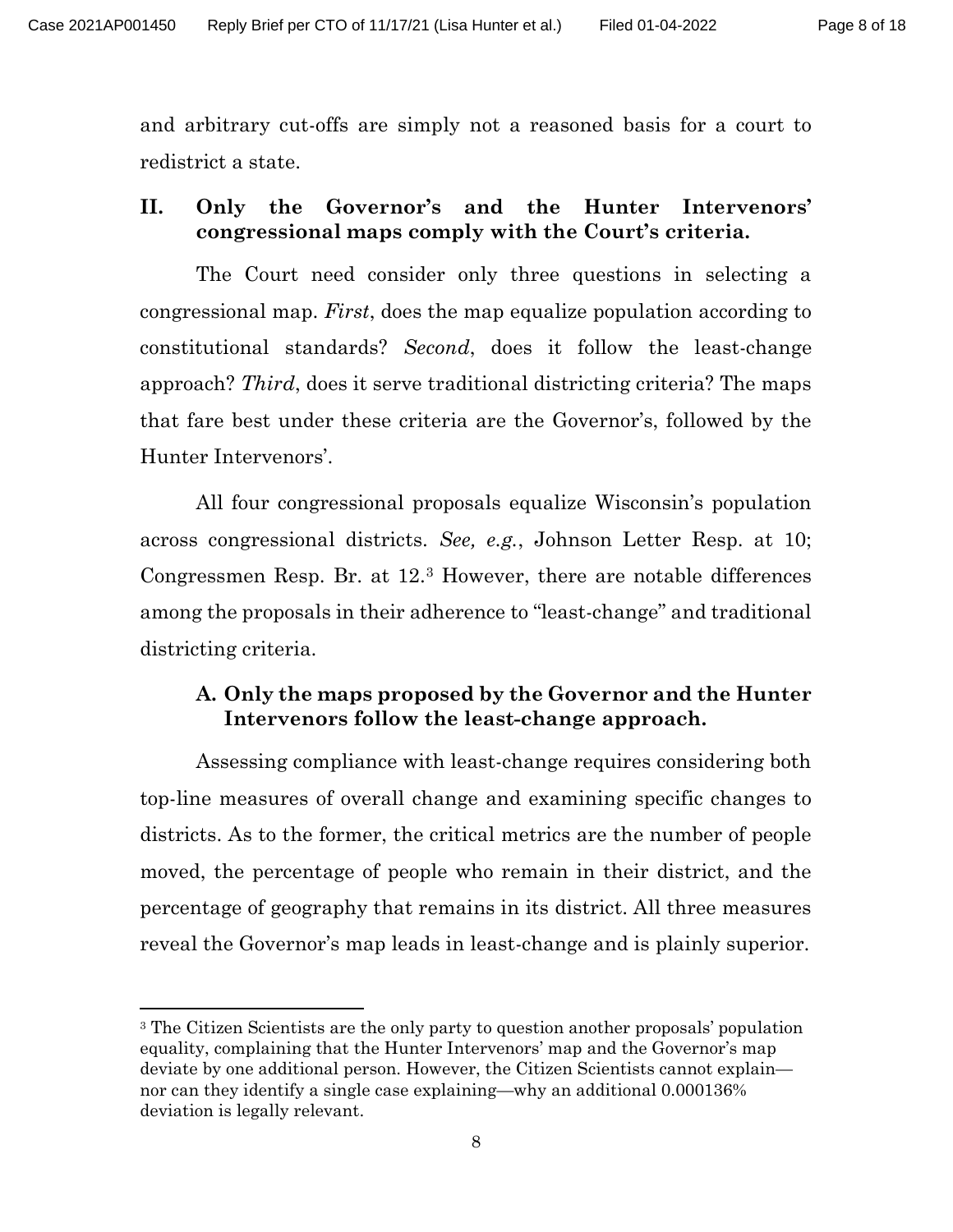| <b>Table 1: Congressional Map Core Retention Scores</b> |                     |                         |                         |  |  |  |
|---------------------------------------------------------|---------------------|-------------------------|-------------------------|--|--|--|
|                                                         | <b>People Moved</b> | Population<br>Retention | Geographic<br>Retention |  |  |  |
| Governor                                                | 324,858             | 94.5%                   | 98.0%                   |  |  |  |
| Congressmen                                             | 384,272             | 93.5%                   | 90.6%                   |  |  |  |
| Hunter                                                  | 408,875             | 93.0%                   | 97.1%                   |  |  |  |
| <b>Citizen Scientists</b>                               | 502,470             | 91.5%                   | 95.9%                   |  |  |  |

Notably, the Hunter Intervenors' map also scores high on geographic retention. That is an important metric, because without parsing the source of every relocated resident, it generally reflects preservation of communities of interest ("COI"). A map with lower geographic retention likely pairs geographically remote voters with each other, disrupting COIs. In addition to scoring lowest on geographic retention, the Congressmen's map scores lowest on the percentage of counties kept in their existing districts.

| Table 2: Percentage of Counties Kept in Existing District |          |        |             |  |  |  |
|-----------------------------------------------------------|----------|--------|-------------|--|--|--|
|                                                           | Governor | Hunter | Congressmen |  |  |  |
| Whole                                                     |          |        |             |  |  |  |
| Counties                                                  | 97%      | 97%    | 93%         |  |  |  |
| Kept                                                      |          |        |             |  |  |  |
| Partial                                                   |          |        |             |  |  |  |
| Counties                                                  | 92%      | 83%    | 71%         |  |  |  |
| Kept                                                      |          |        |             |  |  |  |

The Congressmen argue that the changes in the Governor's and Hunters' maps to southern Wisconsin are excessive but equalizing population in that region inevitably requires substantial movement. CD-4 is severely underpopulated, and it is surrounded by three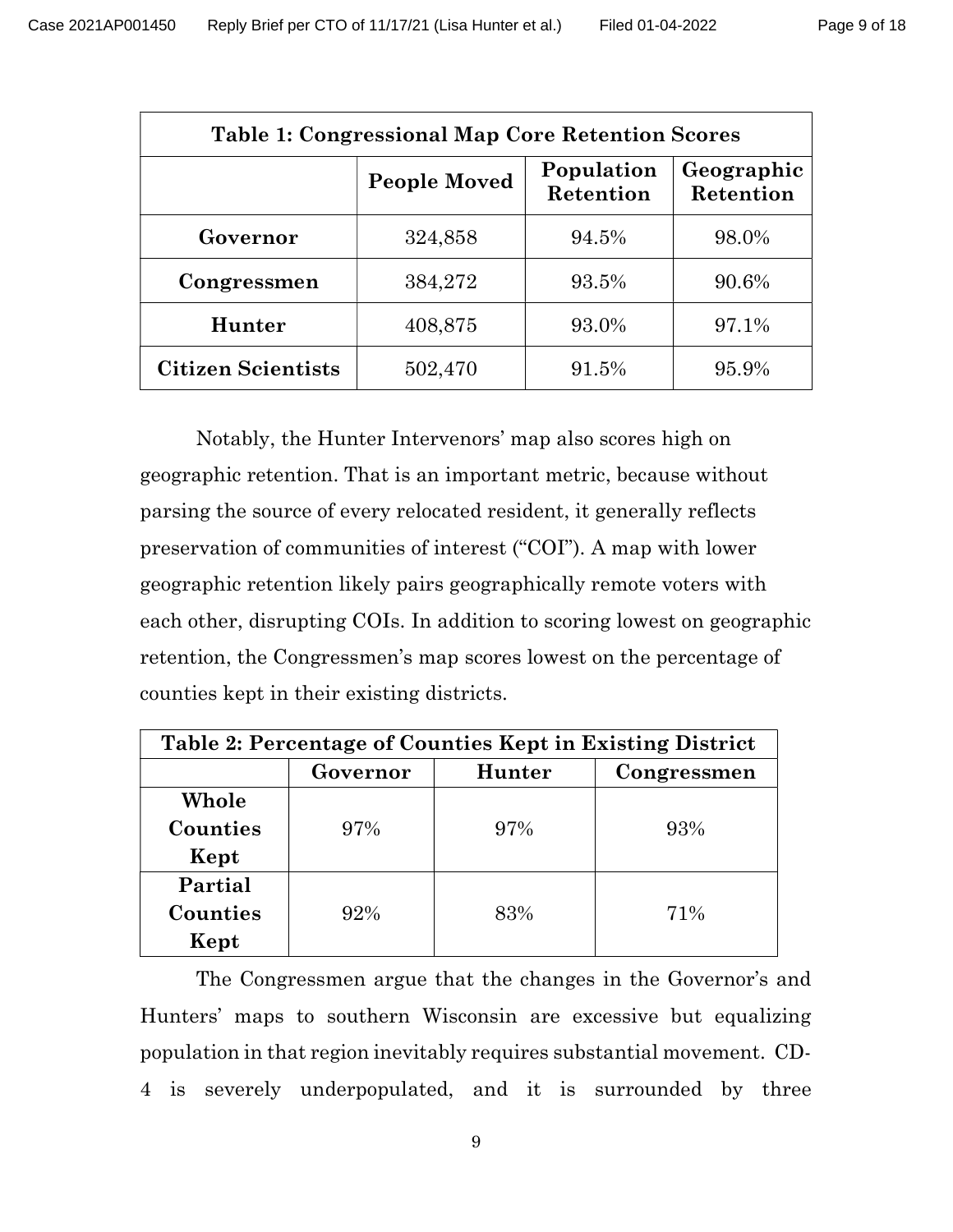underpopulated districts—which means that when population is added to CD-4, that requires even further population shifts in surrounding districts. Further, CD-2 is significantly overpopulated, which requires moving population to CDs 1, 5, and 6.

The Congressmen claim that the changes in the Hunter Intervenors' map are "unexplained and inexplicable by reference to achieving population equality," Cong. Resp. Br. at 13, but all of these changes result from necessary population shifts among CDs 1, 2, 4, 5, and 6. For example, the Congressmen challenge the Hunter map's movement of portions of Sauk County from CD-2 to CD-6 on the ground that it stretches "District 6 from Lake Michigan to west of the Wisconsin River." Id. The Congressmen fail to note that under the current map and the Congressmen's map—CD-6 *already* stretches from Lake Michigan to west of the Wisconsin River. They also fail to acknowledge that CD-2 needed to lose population and CD-6 needed to gain population, meaning the most minimalist solution was to move population from CD-2 to CD-6.

In deciding on these population shifts in the southern portion of the state, the Hunter Intervenors prioritized population equality and, as part of making those necessary shifts, increased compactness and reduced municipality splits. The Governor's Assembly map achieves similar improvements in traditional districting criteria in the southern portion of the state.

| Table 3: County Splits Among CDs 1, 4, and 5 |  |  |  |                                           |  |  |
|----------------------------------------------|--|--|--|-------------------------------------------|--|--|
|                                              |  |  |  | Enacted   Governor   Hunter   Congressmen |  |  |
| County<br><b>Splits</b>                      |  |  |  |                                           |  |  |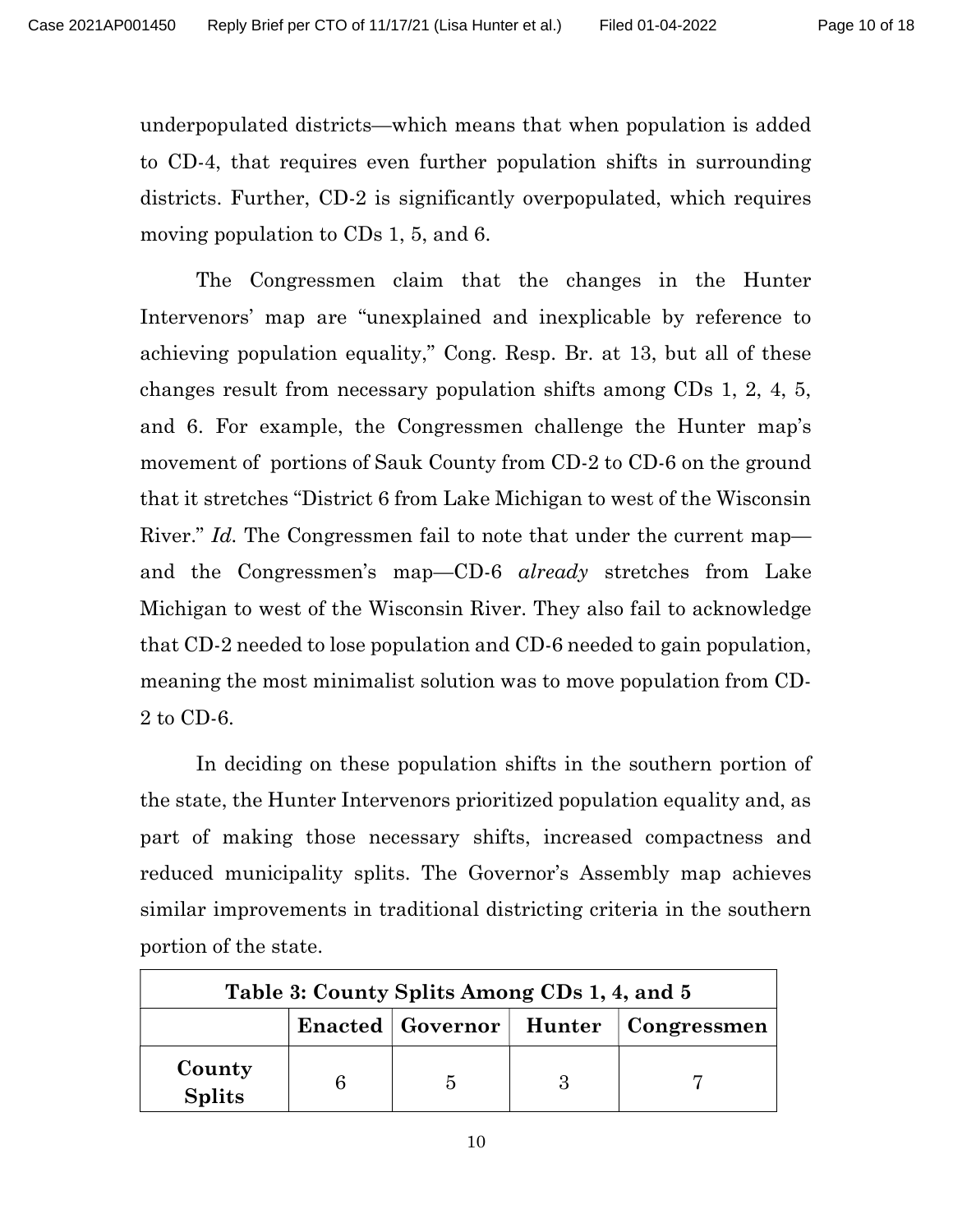In contrast to the southern region, the northwestern region requires minimal modification to achieve equal population. CD-3 is underpopulated by only 3,131 people. Consistent with that minimal need for change, the Hunter map moves only 983 people out and 4,645 people into CD-3, while the Governor moves only 4,136 people out and 7,268 people into CD-3.

In clear conflict with the least-change mandate, the Congressmen move 238,929 people in and out of the CD-3—more than 75 times the number of people who needed to move to achieve ideal population. Those alterations share no nexus with the necessary remedy of equalizing population and, on its own, these drastic alterations should disqualify the Congressmen's congressional map.

## III. The Governor's and BLOC's legislative maps map comply most with the Court's Order.

There is agreement among the parties that the Court should assess each parties' proposed Assembly and Senate maps as one package. In selecting a set of remedial legislative maps, the Court must consider five questions. First, does the map equalize population according to constitutional standards? Second, does it otherwise comply with the Wisconsin Constitution? Third, does it comply with the VRA and the Fourteenth Amendment? Fourth, does it follow the least-change approach according to the Court's Order? Fifth, does it serve traditional districting criteria?

The parties' maps provide a range of different levels of population deviation, with all the maps having total deviation of less than two percent. Though some parties highlight lower levels of deviation, no party has identified any cognizable right that would be violated where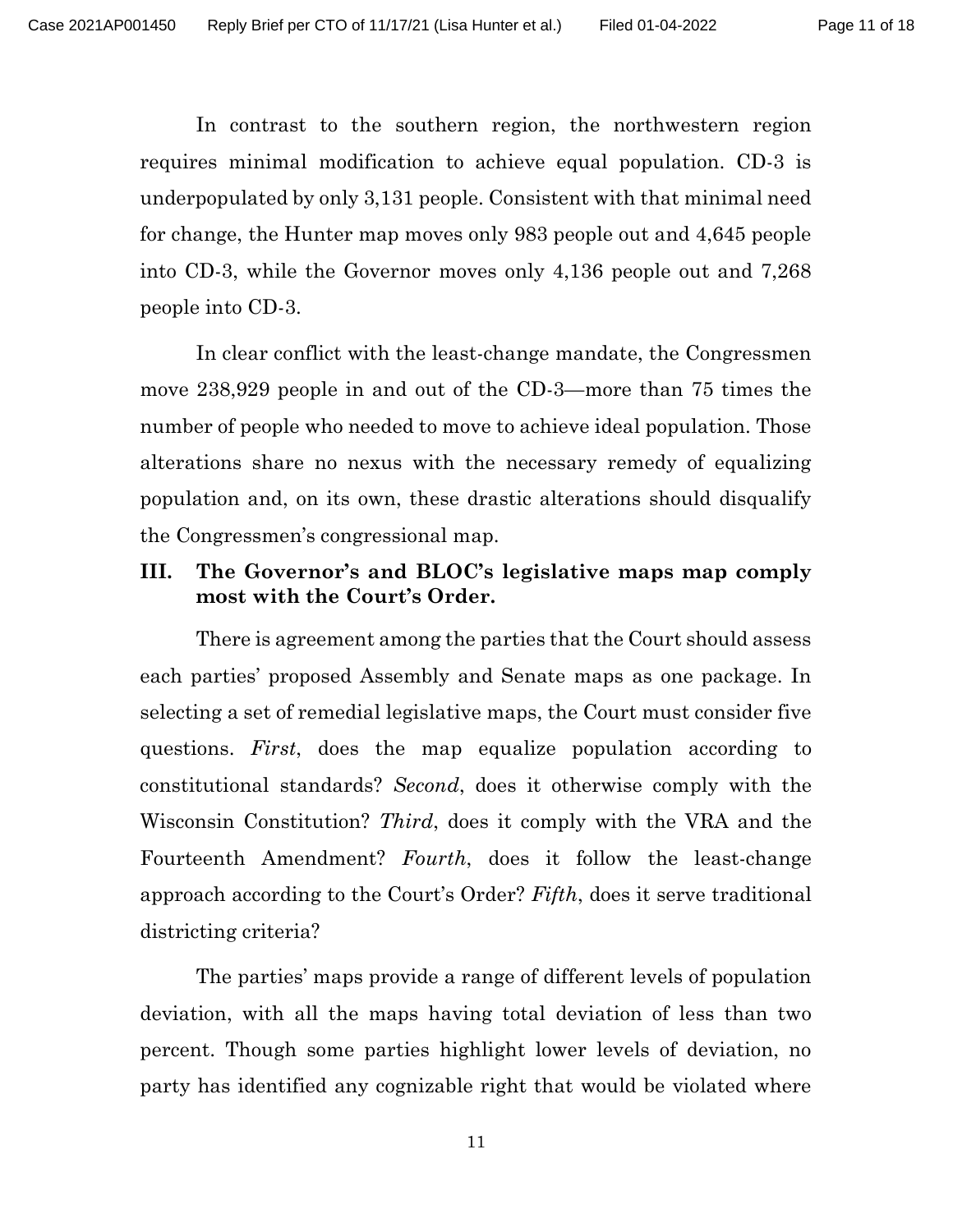total deviation is kept below the two percent benchmark followed in Wisconsin. See AFL–CIO., 543 F. Supp. at 634. There is no legal basis upon which to differentiate the proposed legislative maps based on population deviation—they all are within an acceptable range.

With respect to the requirements of the Wisconsin Constitution, the Citizen Scientists argue that other parties' proposed maps should be rejected because they split too many political subdivisions. However, the Citizen Scientists have not identified a legal deficiency with any of the other parties' proposals. Indeed, all the proposed legislative maps improve upon the existing map in terms of the average number of subdivisions split.<sup>4</sup>

The most substantial differences among the legislative maps involve compliance with the VRA and the Fourteenth Amendment. A majority of the maps create seven Black opportunity Assembly districts.<sup>5</sup> This includes the Hunter Intervenors' map, the Governors' map, and BLOC's map. Only Senator Bewley's map and the Legislature's map fail to create a seventh opportunity district, a deficiency which is fatal to both maps.

## A. The VRA requires seven Black opportunity districts in the Milwaukee area.

As discussed, the Legislature is wrong in claiming that compliance with the VRA is insufficient reason for deviating from least-change. Federal law is controlling, as this Court recognized in its November 30 Order. Nor is there merit to the Legislature's argument that because the

<sup>4</sup> Further, the Citizen Scientists map is the only map to increase the number of county splits as compared to the existing map.

<sup>&</sup>lt;sup>5</sup> It is unclear whether some of the Citizen Scientists' supposed opportunity districts would sufficiently enable Black voters to elect a candidate of their choice.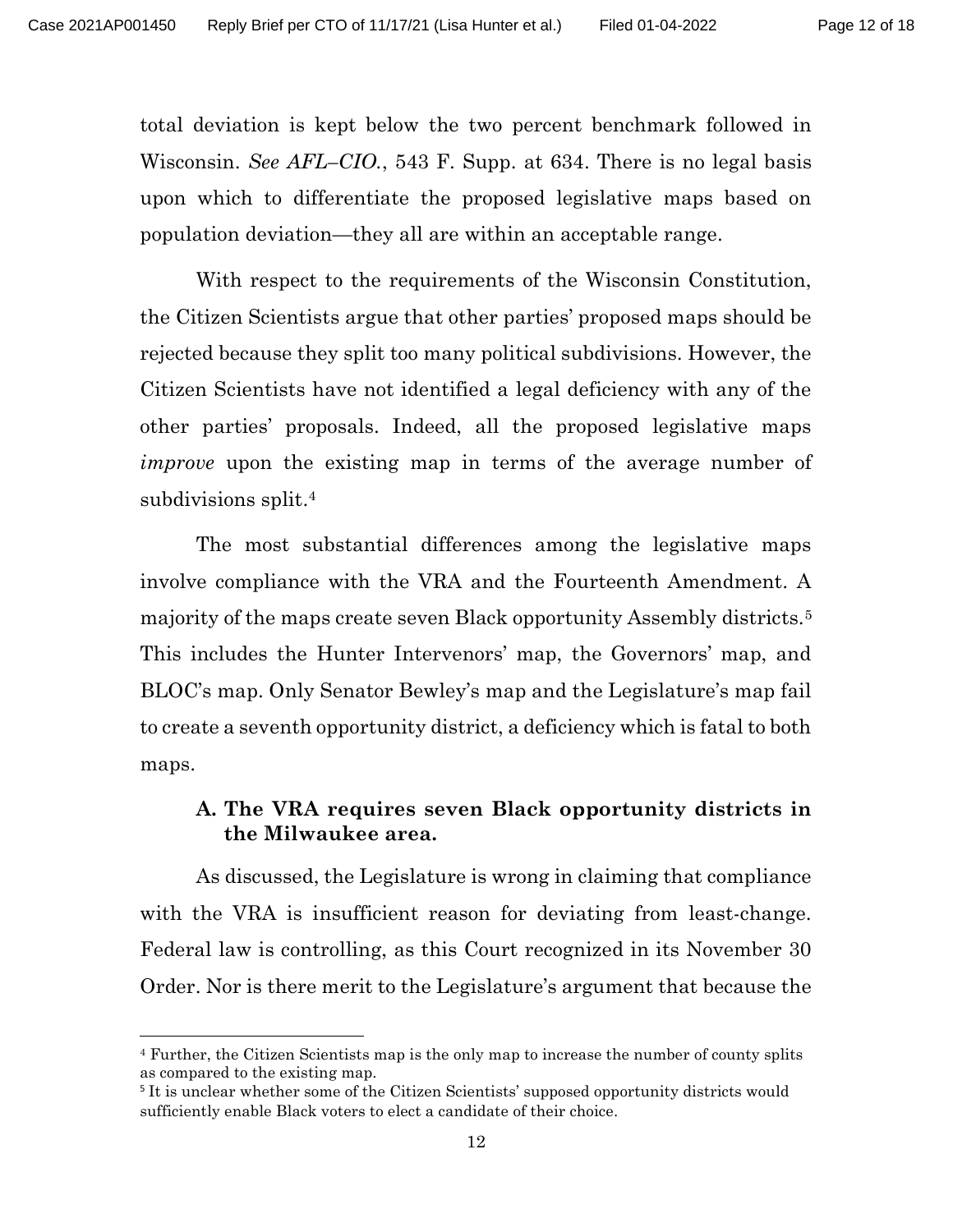"existing districts already survived federal judicial review in the Baldus VRA litigation," they need not be changed a decade later. Id.

While seven Black opportunity districts may not have been required a decade ago when *Baldus* was litigated, Section 2 requires considering the significant population shifts that have occurred over the past decade. See, e.g., Garza v. Cty. of Los Angeles, 918 F.2d 763, 772 (9th Cir. 1990) (holding that outdated census data cannot preclude a Section 2 claim). As the BLOC Plaintiffs describe, application of Section 2 to those changes affirmatively requires creating a seventh Black opportunity district. BLOC Resp. Br. at 8-16.

Relatedly, the Legislature misconstrues the interaction between the Fourteenth Amendment's prohibition on racial gerrymandering and compliance with Section 2. Of course, the precise use of race in redistricting merits constitutional scrutiny. However, as noted above, the Legislature omits that the U.S. Supreme Court has long recognized that VRA compliance is a compelling interest and that "race-based districting is narrowly tailored to that objective if a State had good reasons for thinking that the [VRA] demanded such steps." Cooper, 137 S.Ct. at 1469. (2017) (quotations omitted).

Simply put, if the statutory elements of Section 2 of the VRA are satisfied, a map that fails to create the necessary Black opportunity districts is unlawful. While the Court must be cautious of implementing a map that unnecessarily engages in precise race-based districting, it need only have "good reason" to think that Section 2 requires detailed consideration of race to avoid a Fourteenth Amendment violation.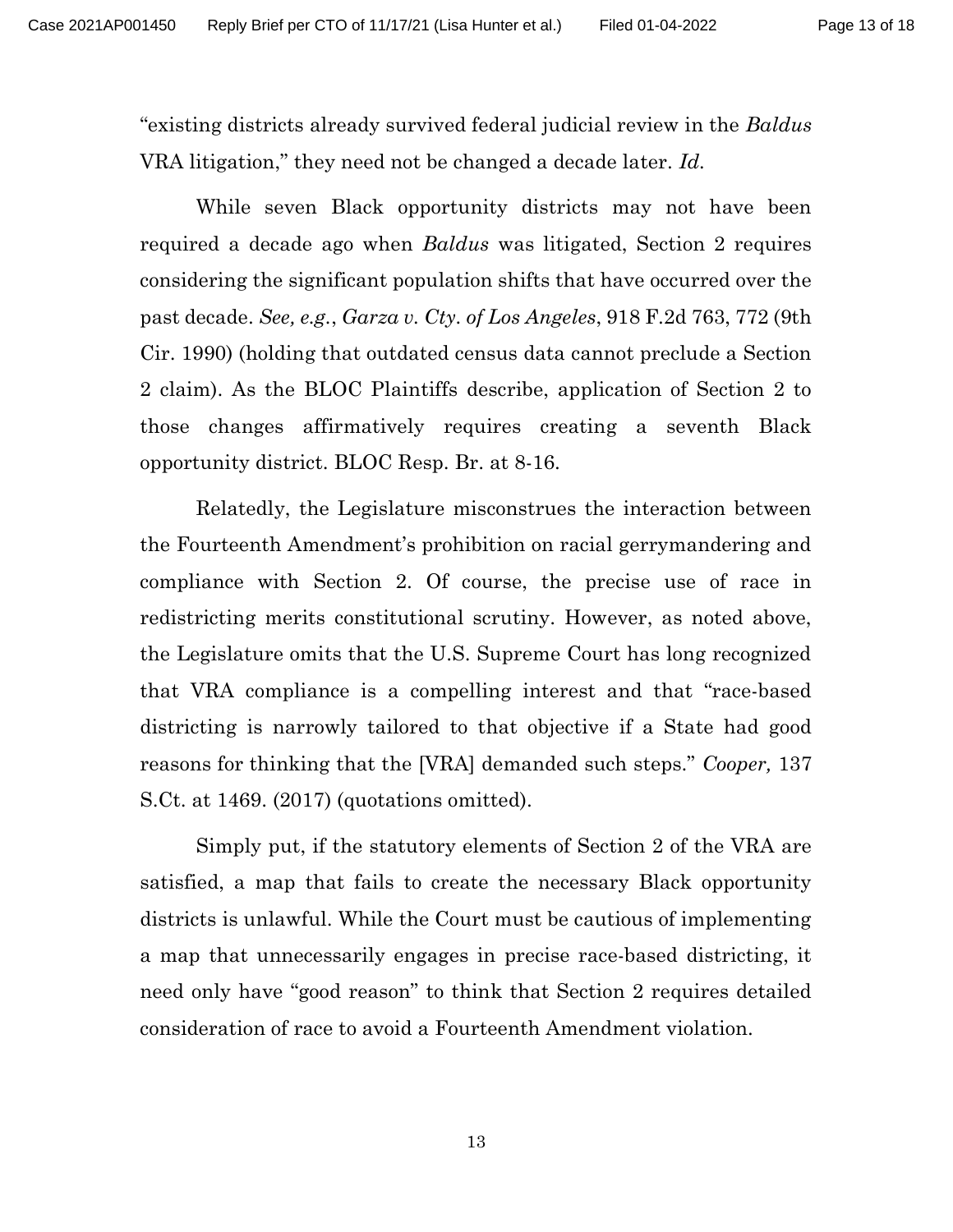Notably, the Legislature does not meaningfully contest the elements of a Section 2 claim, limiting its protestation to only two points. First, it makes an unfounded argument about moving voters out of existing districts in a "discriminatory" way. Leg. Resp. Br. at 11. Second, it argues that Wisconsin's Black population has not grown and is proportionally represented with six Assembly districts. Id. at 33. While the latter argument is at least relevant to Section 2, neither claim comes close to refuting that Section 2 requires creating a seventh Black opportunity district.

The Legislature does not identify any alleged legal violation resulting from moving Black voters into new districts. Nor does it argue that the maps with seven opportunity districts move Black voters with the intent or effect of diluting the influence of Black voters through packing or cracking. Instead, the Legislature claims that moving Black voters "sever[s] the representative-constituent relationship." Id. at 12. This argument is wrong both factually and legally. As a factual matter, every voter (Black or otherwise) will continue to be represented in the Assembly by the candidate who was elected in 2020 until the next election. Any The representative-constituent relationships existing beyond that that hinge on a mountain of political speculation over which candidates will run for re-election, whether candidates will run in their current districts or change districts, and myriad other considerations a "political thicket" to say the least.

Further, the Legislature has not identified any legal basis or precedent for protecting a voter's relationship to the same representative across elections. In contrast, Section 2 establishes binding, concrete legal requirements for establishing Black opportunity districts. For example,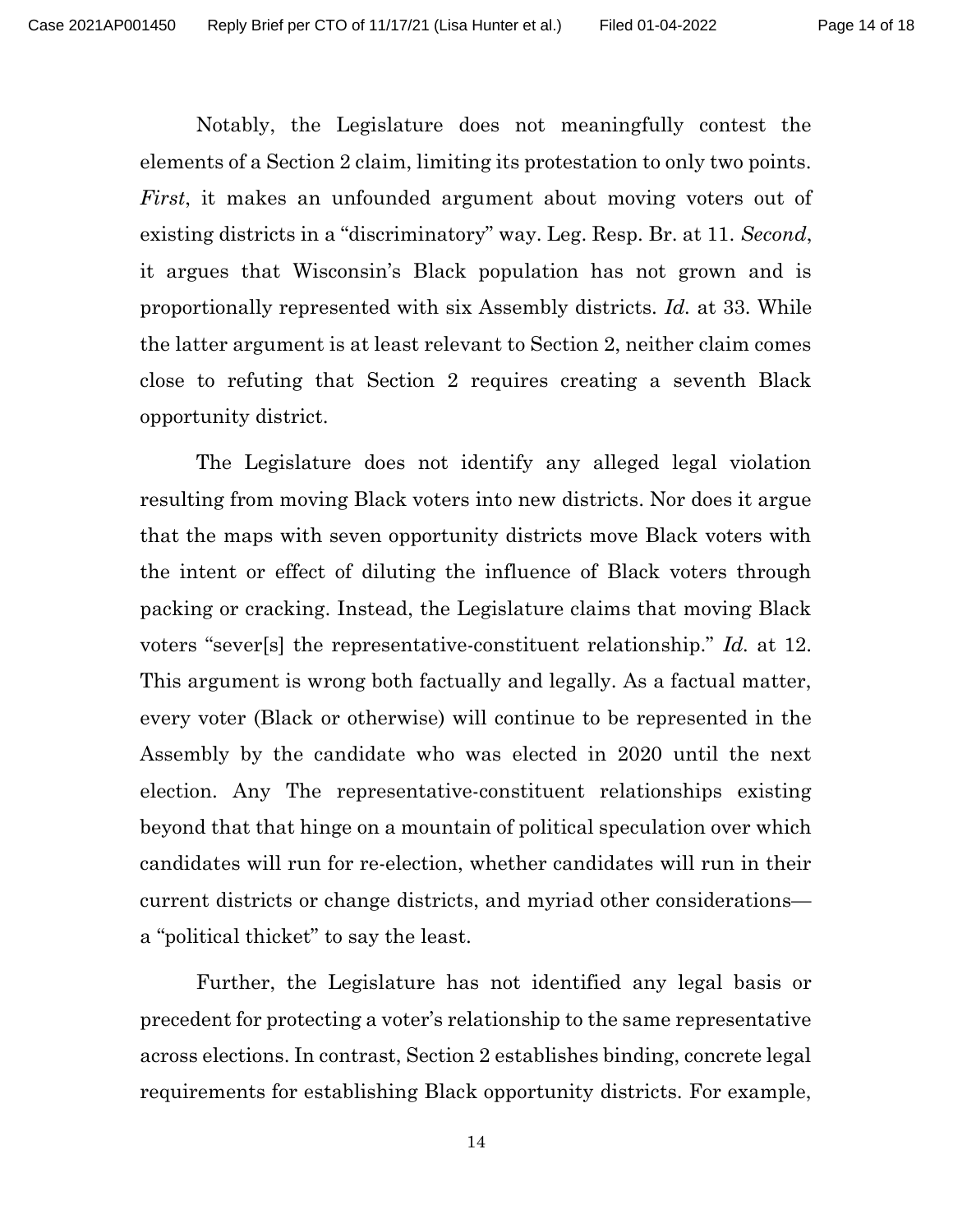under the Legislature's map, Black voters in Brown Deer—a village which is nearly 30% Black—are placed in Assembly District 23, which is almost 85% White. Under the Hunter Intervenors' map, the Brown Deer community is brought into District 11, where Black voters can elect a candidate of their choice. If the elements of Section 2 are satisfied, those voters have a statutory right to such a map.

The Legislature also offers the equally invalid argument that creation of a seventh Black opportunity district is unnecessary because Black voters are already proportionally represented with six opportunity districts. The U.S. Supreme Court has expressly rejected any attempt to characterize proportional representation as a "safe harbor" or "affirmative defense" to a Section 2 claim; it is merely one of the "totality of circumstances" a court must consider. See Johnson v. De Grandy, 512 U.S. 997, 1024 (1994).

#### **CONCLUSION**

 The Court should adopt congressional, assembly, and senate maps consistent with the foregoing analysis.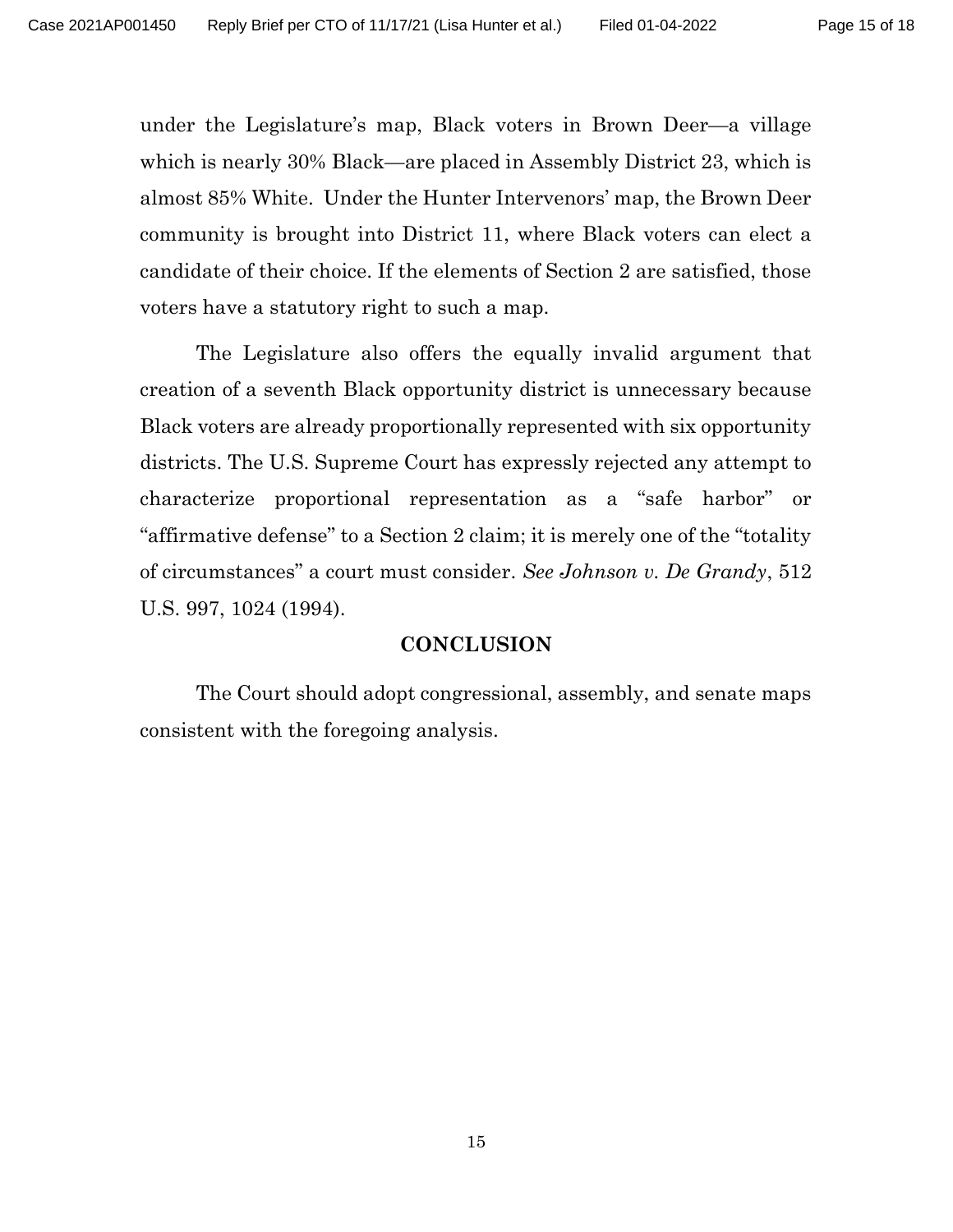Dated this 4th day of January, 2022. Respectfully Submitted,

*Charles G. Curtis, Jr.* 

Charles G. Curtis, Jr. Bar No. 1013075 PERKINS COIE LLP 33 E Main St, Ste 201 Madison, Wisconsin 53703-3095 (608) 663-7460 CCurtis@perkinscoie.com

John M. Devaney\* PERKINS COIE LLP 700 Thirteenth St., NW Washington, D.C. 20005 (202) 654-6200 JDevaney@perkinscoie.com

Christina A. Ford\* William K. Hancock\* Jacob D. Shelly\* ELIAS LAW GROUP LLP 10 G St., NE, Suite 600 Washington, D.C. 20002 (202) 968-4490 CFord@elias.law WHancock@elias.law JShelly@elias.law

*Attorneys for Hunter Intervenor-Petitioners*

\*Admitted *Pro Hac Vice*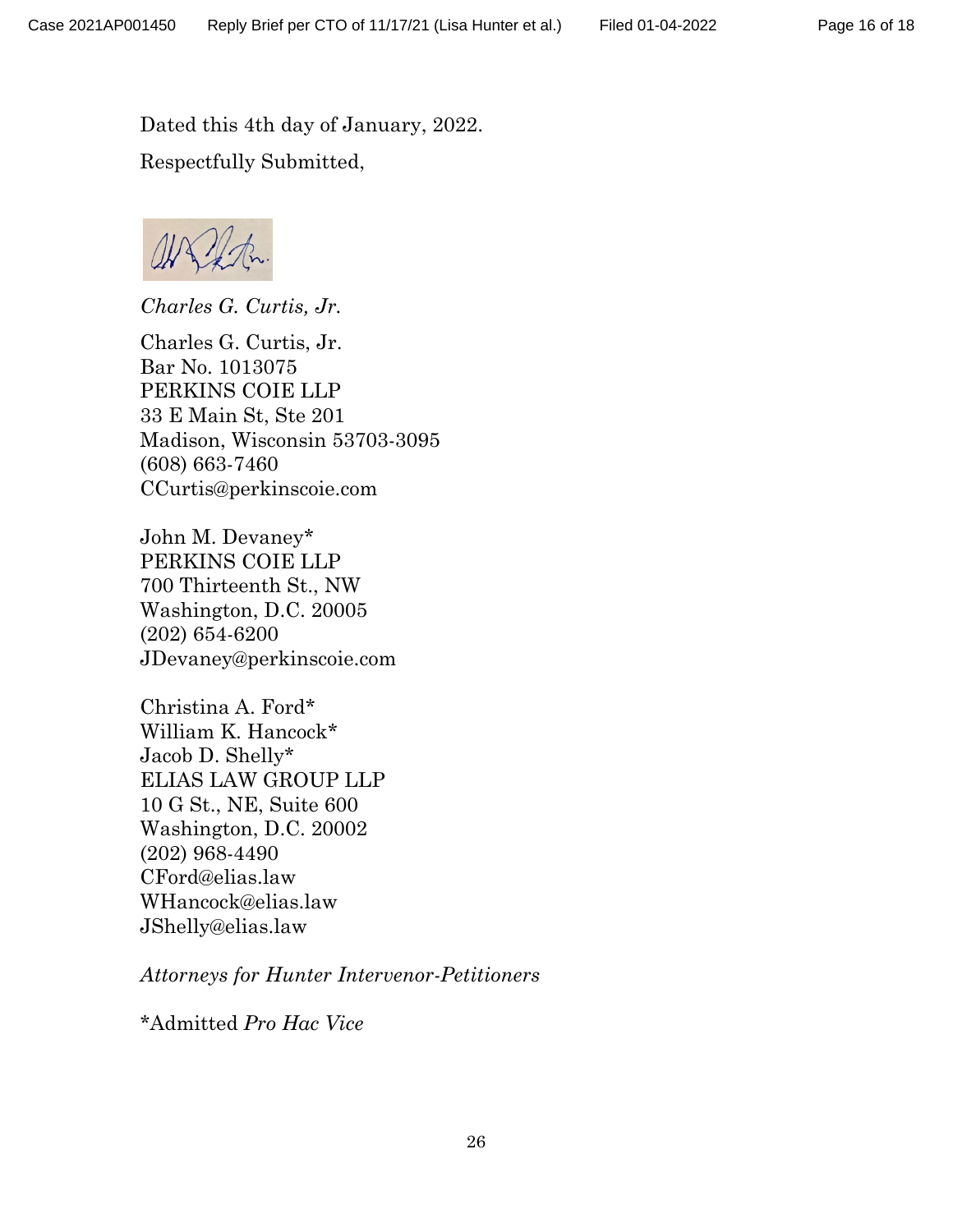#### FORM AND LENGTH CERTIFICATION

I certify that this brief conforms to the rules contained in Wis. Stat. § 809.19(8)(b), (bm), and the length requirements of the Court's November 17 Order for a reply brief produced with a proportional serif font. The length of this brief is 3,277 words.

Dated: January 4, 2022

Charles G. Curtis, Jr.